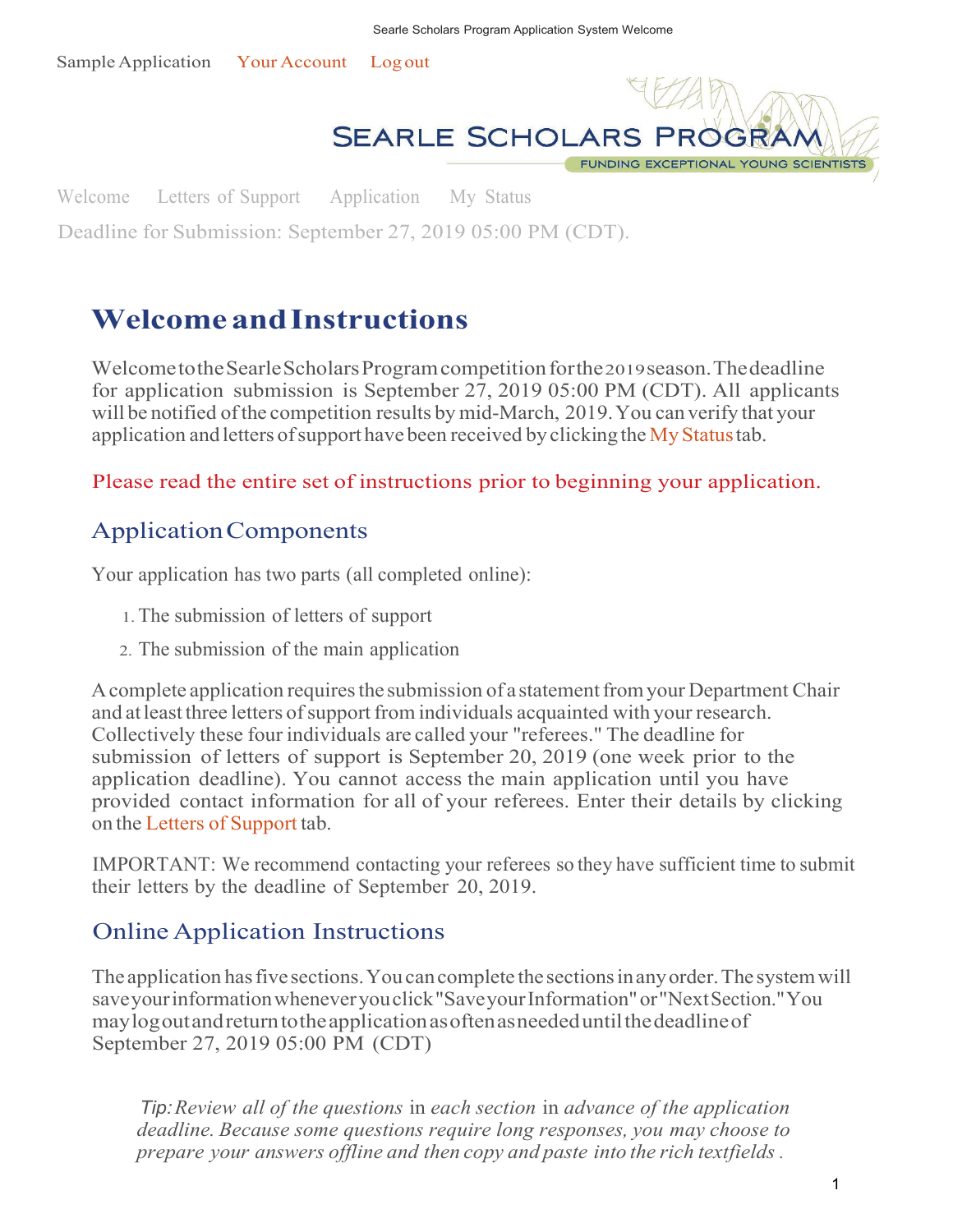#### **Session timeouts**

Your session will time out after 60 minutes if data has not been saved. Remember to save frequently to prevent losing your work.

#### **Editing rich text fields**

Some of the fields within the application include a formatting toolbar so that you may style your text or insert images. The text editor allows for switching between the editing view and raw HTML. Tum HTML on and off by using the toggle button on the left side of the toolbar. Read the popups located in some of the rich text fields for specific formatting tips.

*Tip: Special characters such as subscripts, superscripts, Greek or Latin characters or symbols will be retained* in *the rich textfields when you copy/paste such charactersfrom an external source, such as a word processing document or your operating system's character map/palette.*

#### **Links to websites**

URLs will only be recognized by the system if they begin with "http://" or "https://".

#### **Submit your online application**

Check your application carefully before submitting it! The system will verify that all sections are complete and indicate if any fields are missing information. You will also be able to view the entire application as a PDF. Please take the time to review each section of the PDF for accuracy and completeness before submitting your application. Once an application has been submitted, it cannot be accessed again.

*Tip: If you want to save a copy of your application, be sure to save the PDF to your computer BEFORE you submit your application.*

Use of this site is considered access to privileged and confidential information. © 2019 Kinship Foundation. All rights reserved. Privacy Statement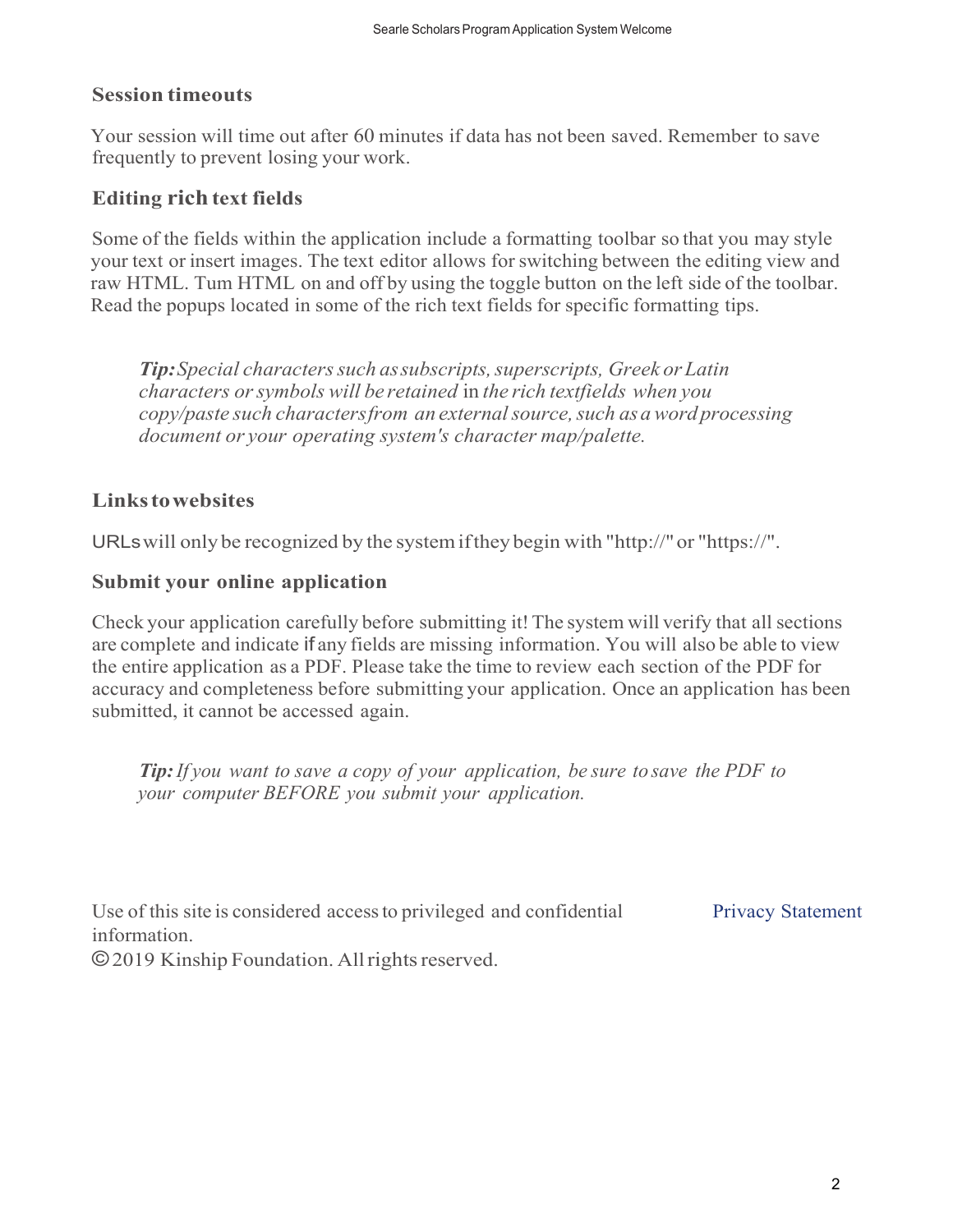

Welcome Letters of Support Application My Status

# Letters of Support

A letter of support consists of responses to reference questions and a letter. An application requires completed letters of support from a minimum of four individuals. These individuals must consist of your doctoral and post-doctoral mentors, a person of your choosing, and the fourth individual must be your department chair(s) who must provide a statement that details the department's commitment to your research. Collectively these individuals are called your "referees."

If your department chair was also your doctoral or post-doctoral mentor, please provide contact information for a fifth referee. Excluding the department chair, it is preferred that the selected referees are from outside the institution that would receive the award.

NOTE: We advise you to notify and get agreement from all referees BEFORE entering their information in the system. Review the accuracy of email addresses before sending a letter request. You cannot change or remove a referee's contact information after submission without intervention from the system administrator.

When you press "Send Letter Request," an email is automatically sent to the referee with instruction on how to register and submit a letter of support in the online system. Once you have saved contact information for at least four referees, you will be able to proceed to the main application.

Check the status of sent letter requests on the My Status tab.

## Letter of Support Requests

Enter your referee's contact information below. All fields are required.

| Letter Request |                                                            |            |
|----------------|------------------------------------------------------------|------------|
|                | This is a request for a $\boxed{\text{--}$ please choose-- |            |
|                |                                                            |            |
| Title          | First name                                                 | Last name  |
|                | -- please choose or enter below --                         |            |
| Institution    |                                                            | Work title |
|                |                                                            |            |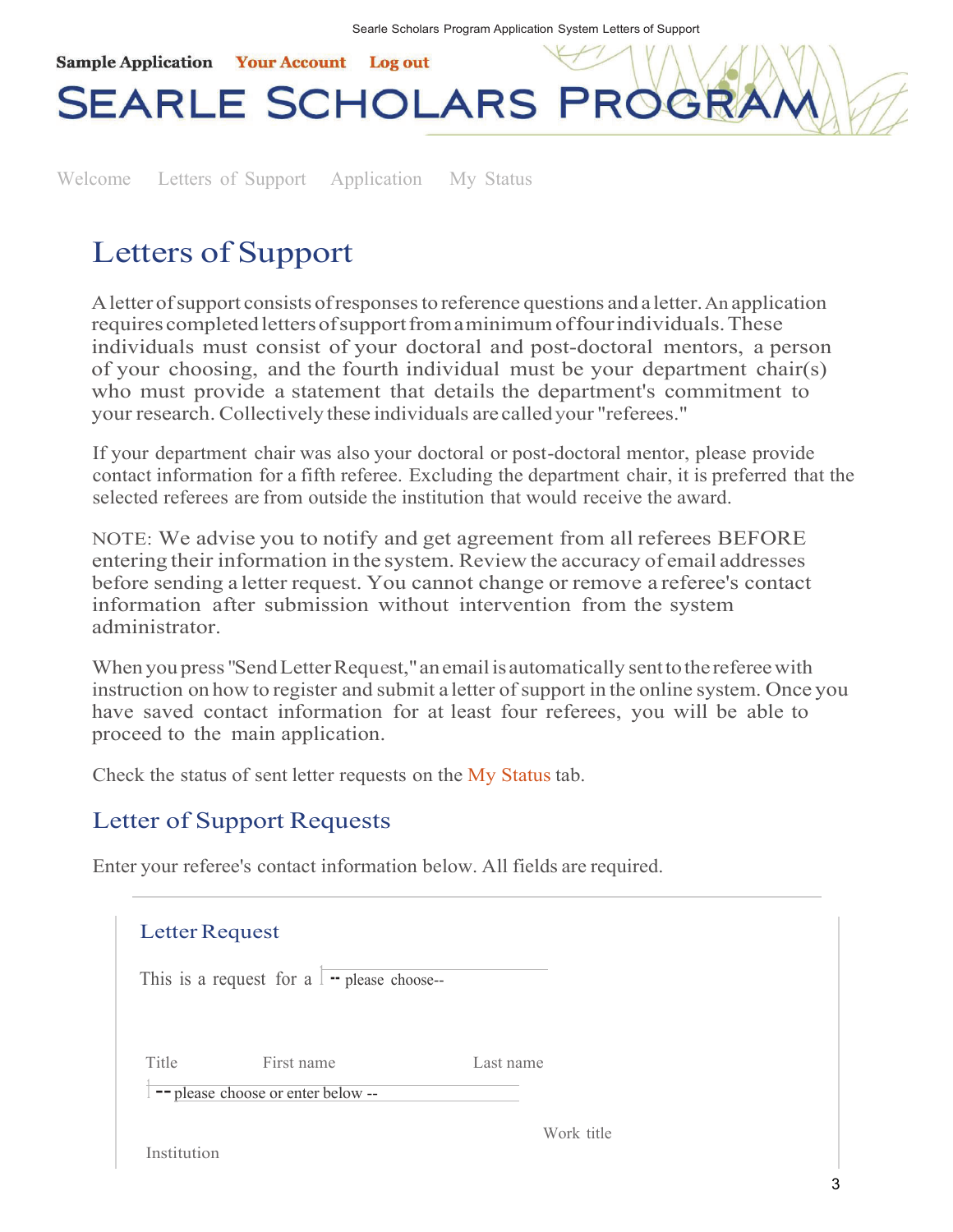|                | Searle Scholars Program Application System Letters of Support |                            |  |  |
|----------------|---------------------------------------------------------------|----------------------------|--|--|
| Department     |                                                               |                            |  |  |
| Address        |                                                               | City                       |  |  |
| State/Province | Zip/Postal Code                                               | Country                    |  |  |
| Work phone     | Email                                                         | <b>Send Letter Request</b> |  |  |

| Use of this site is considered access to privileged and confidential | <b>Privacy Statement</b> |
|----------------------------------------------------------------------|--------------------------|
| information.                                                         |                          |
| © 2019 Kinship Foundation. All rights reserved.                      |                          |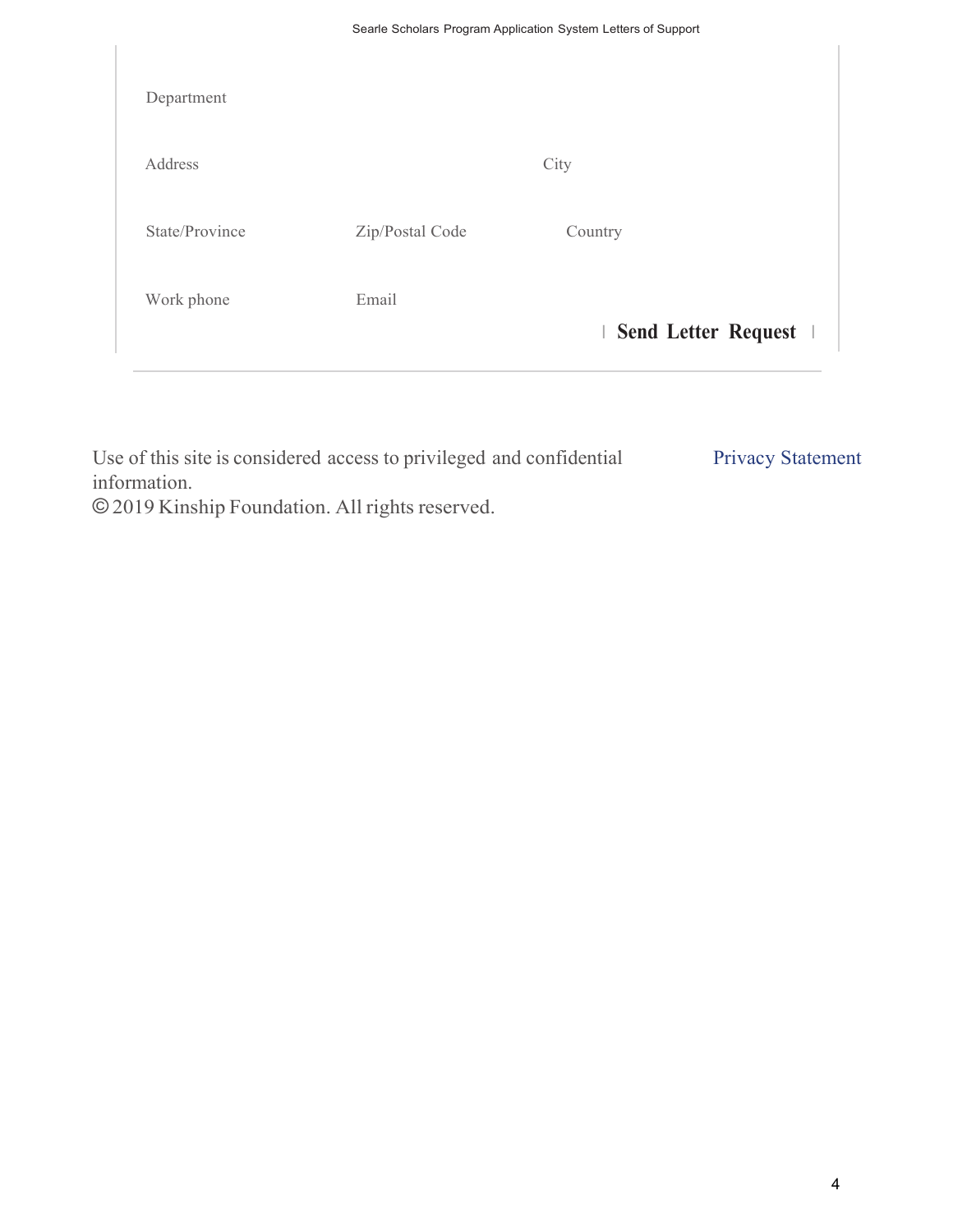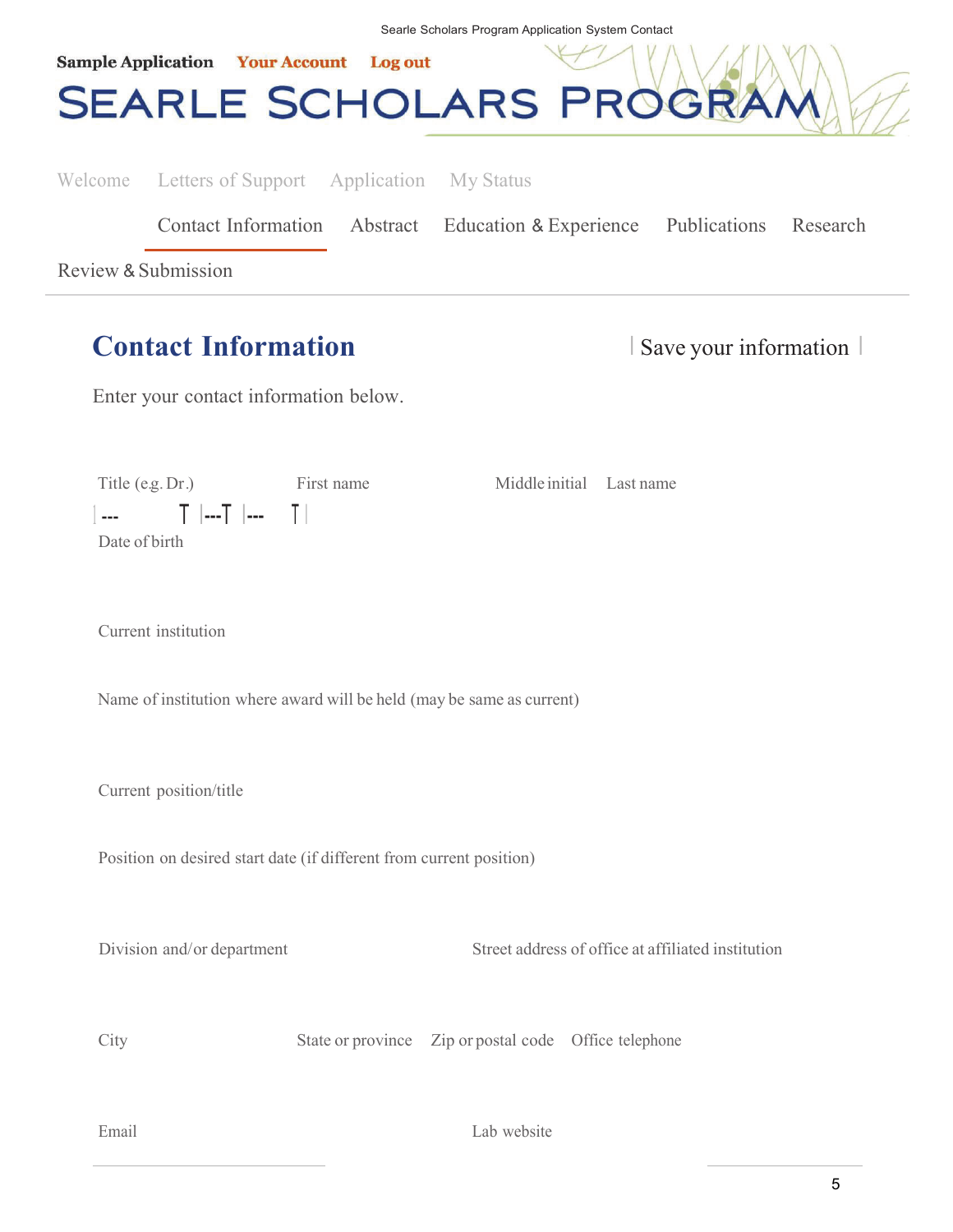## I Save your information I

I Next section»

Use of this site is considered access to privileged and confidential information. Privacy Statement

© 2019Kinship Foundation. All rights reserved.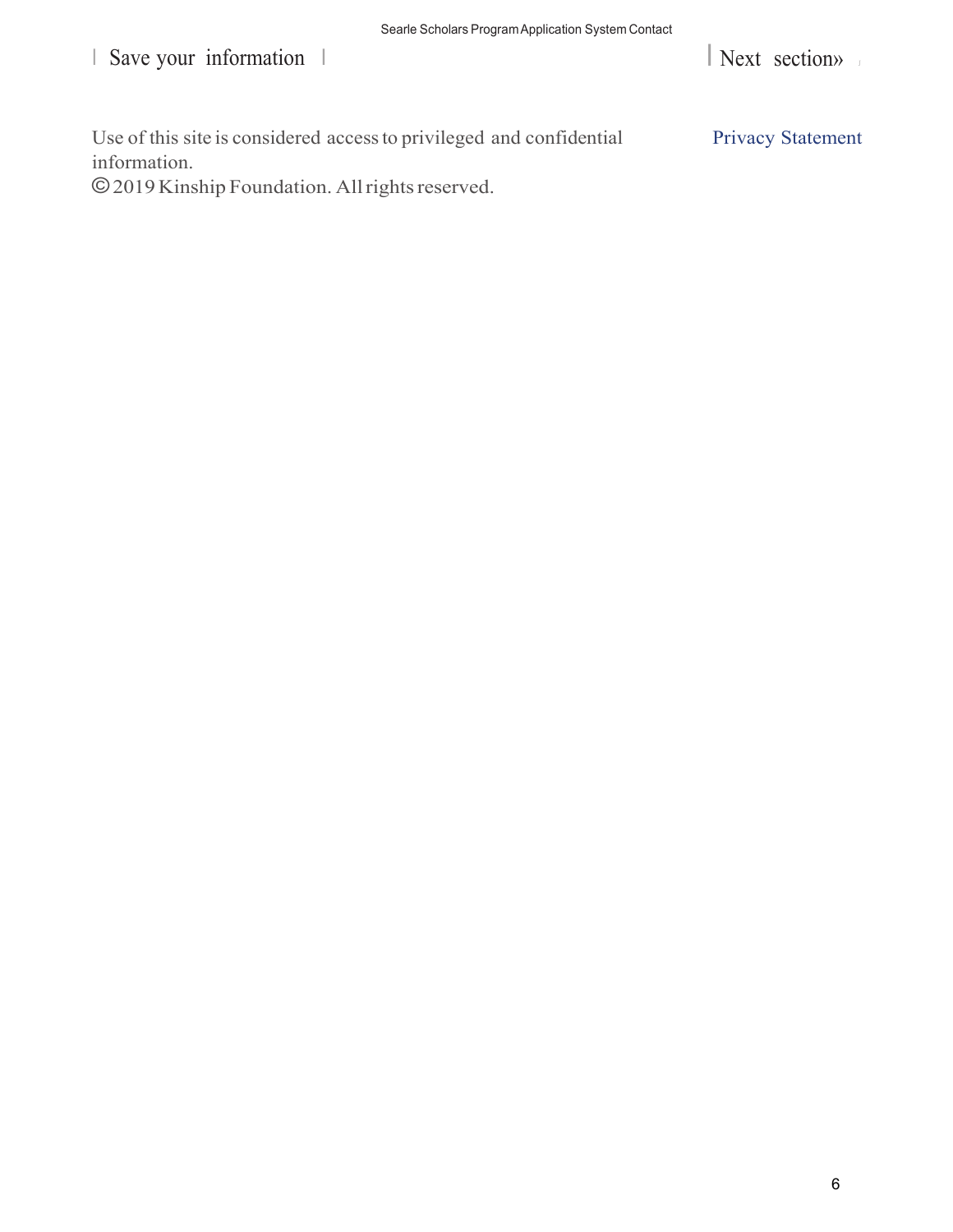| Searle Scholars Program Application System Abstract<br><b>Sample Application Vour Account</b><br><b>Log out</b><br>SEARLE SCHOLARS PROGRA                                                                                                                                     |
|-------------------------------------------------------------------------------------------------------------------------------------------------------------------------------------------------------------------------------------------------------------------------------|
| Letters of Support Application<br>Welcome<br>My Status<br><b>Contact Information</b><br>Abstract<br>Education & Experience Publications<br>Research<br>Review & Submission                                                                                                    |
| <b>Abstract</b><br>Save your information                                                                                                                                                                                                                                      |
| Does the proposed research involve human<br>Does the proposed research involve recombinant<br>subjects?<br>DNA?<br>$\bigcirc$<br>Yes<br>Yes<br>No<br>N <sub>0</sub><br>Does the proposed research involve warm-blooded<br>animals?<br>Yes<br>No<br>Title of proposed research |
| Major areas of doctoral and post-doctoral research<br>Summarize the proposed research and its significance (character limit with spaces= 2,500).<br>$\mathbf{B}$<br>U<br>$\mathord{<}$<br>$C-$ :>                                                                             |
| Save your information<br>Next section»                                                                                                                                                                                                                                        |

| Use of this site is considered access to privileged and confidential | <b>Privacy Statement</b> |
|----------------------------------------------------------------------|--------------------------|
| information.                                                         |                          |
| © 2019 Kinship Foundation. All rights reserved.                      |                          |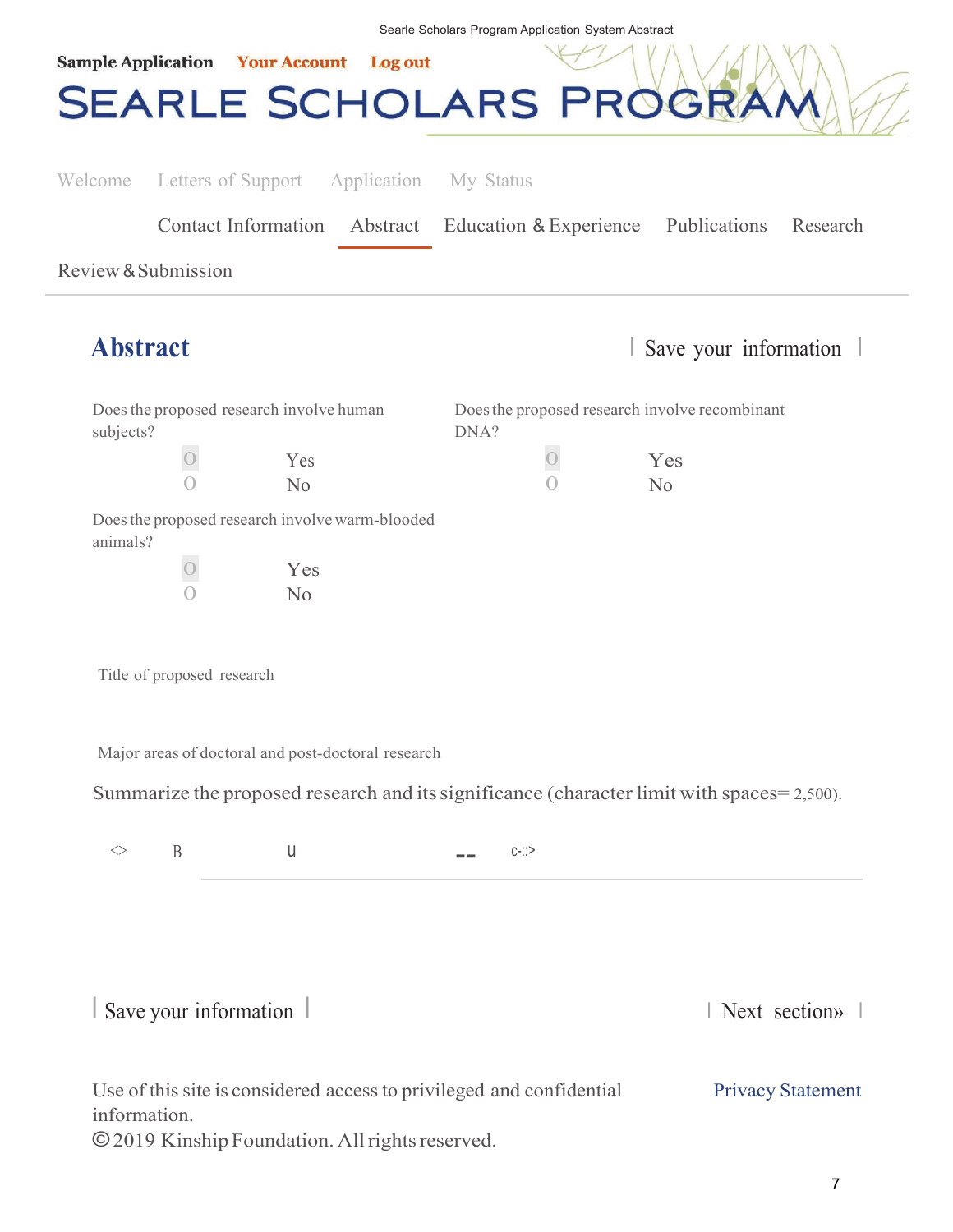

Review & Submission

# **Education & Experience I** Save your information 1

### **Education**

List most recent training first, include any post-doctoral experience and note with Postdoc 1 and Postdoc 2 when applicable.

| Institution<br>(abbreviate as | Degree (e.g. | Dates attended | Supervisor name | Area of       |
|-------------------------------|--------------|----------------|-----------------|---------------|
| needed)                       | Ph.D.)       | (Year-Year)    |                 | concentration |
| Institution                   | Degree       | Attended       | Supervisor      | Concentration |
| Institution                   | Degree       | Attended       | Supervisor      | Concentration |
| Institution                   | Degree       | Attended       | Supervisor      | Concentration |
| Institution                   | Degree       | Attended       | Supervisor      | Concentration |
| Institution                   | Degree       | Attended       | Supervisor      | Concentration |
| Institution                   | Degree       | Attended       | Supervisor      | Concentration |
| Institution                   | Degree       | Attended       | Supervisor      | Concentration |
| Institution                   | Degree       | Attended       | Supervisor      | Concentration |

### **Professional Experience**

(begin with most recent, include any internships and residencies)

Name and Occupation/title Supervisor name From month/year To month/year location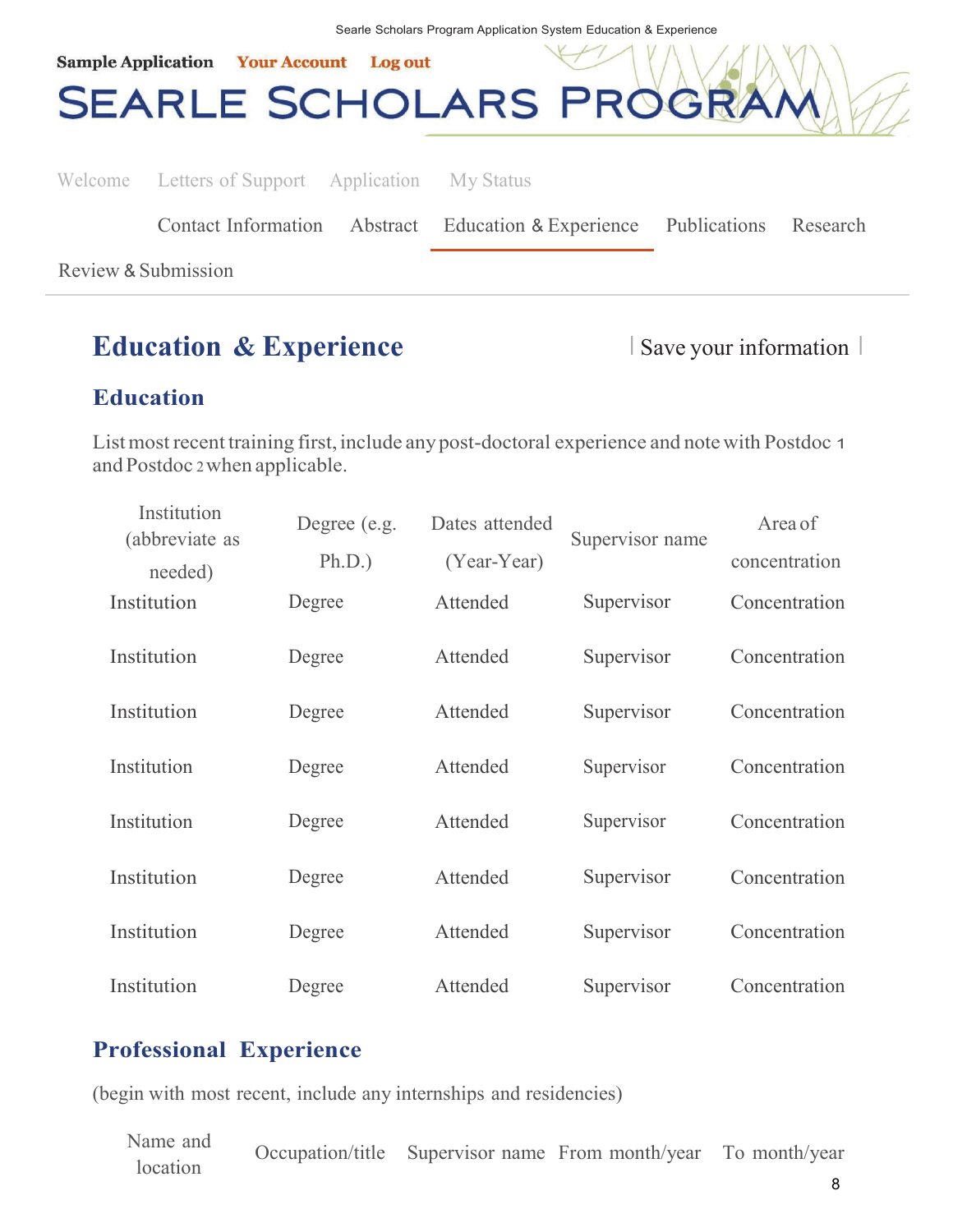|  | Searle Scholars Program Application System Education & Experience |  |  |
|--|-------------------------------------------------------------------|--|--|

| Location | Title | Supervisor | From | T <sub>o</sub> |
|----------|-------|------------|------|----------------|
| Location | Title | Supervisor | From | T <sub>o</sub> |
| Location | Title | Supervisor | From | T <sub>o</sub> |
| Location | Title | Supervisor | From | T <sub>o</sub> |
| Location | Title | Supervisor | From | T <sub>o</sub> |
| Location | Title | Supervisor | From | T <sub>o</sub> |
| Location | Title | Supervisor | From | T <sub>o</sub> |
| Location | Title | Supervisor | From | To             |

### **Professionalf Academic Honors**

(character limit with spaces  $= 1,000$ )

 $\leftrightarrow$  B u  $\cdot$  -  $2 =$  $c-$ :>

## **Dissertation**

Please list the title of your doctoral dissertation, if submitted, and provide a brief summary of the dissertation and its importance to its field of study (character limit with spaces= 2,000) .

 $\lt\rhd$  B u  $\qquad \qquad \blacksquare$  c-::>

## **Post-Doctoral Research**

If applicable, please provide a brief summary of your post-doctoral research, including its importance to its field of study (character limit with spaces= 1,500).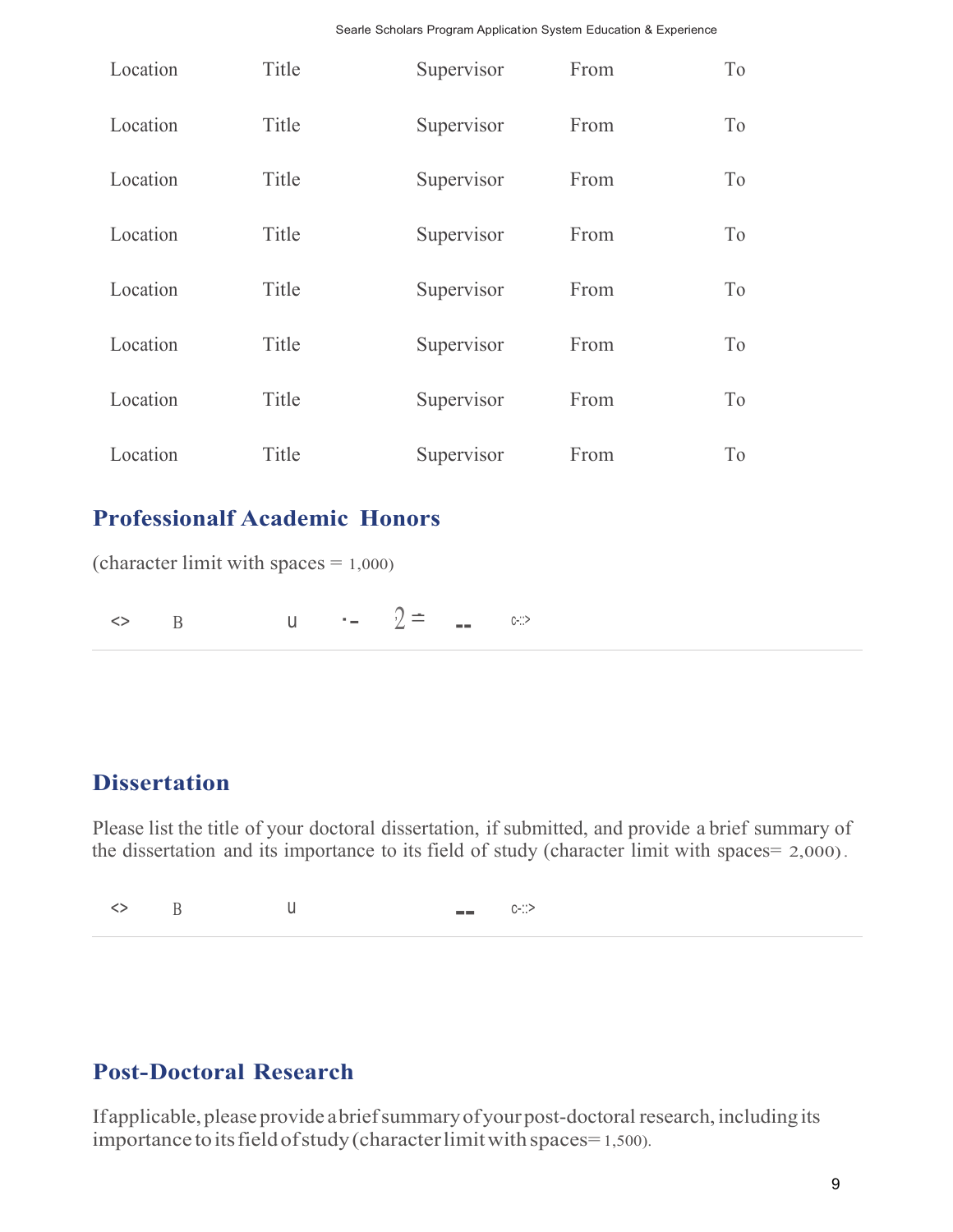<> B U <u>U + C-::></u>

## I Save your information I Save your information I

Use of this site is considered access to privileged and confidential information. © 2019Kinship Foundation. All rights reserved. Privacy Statement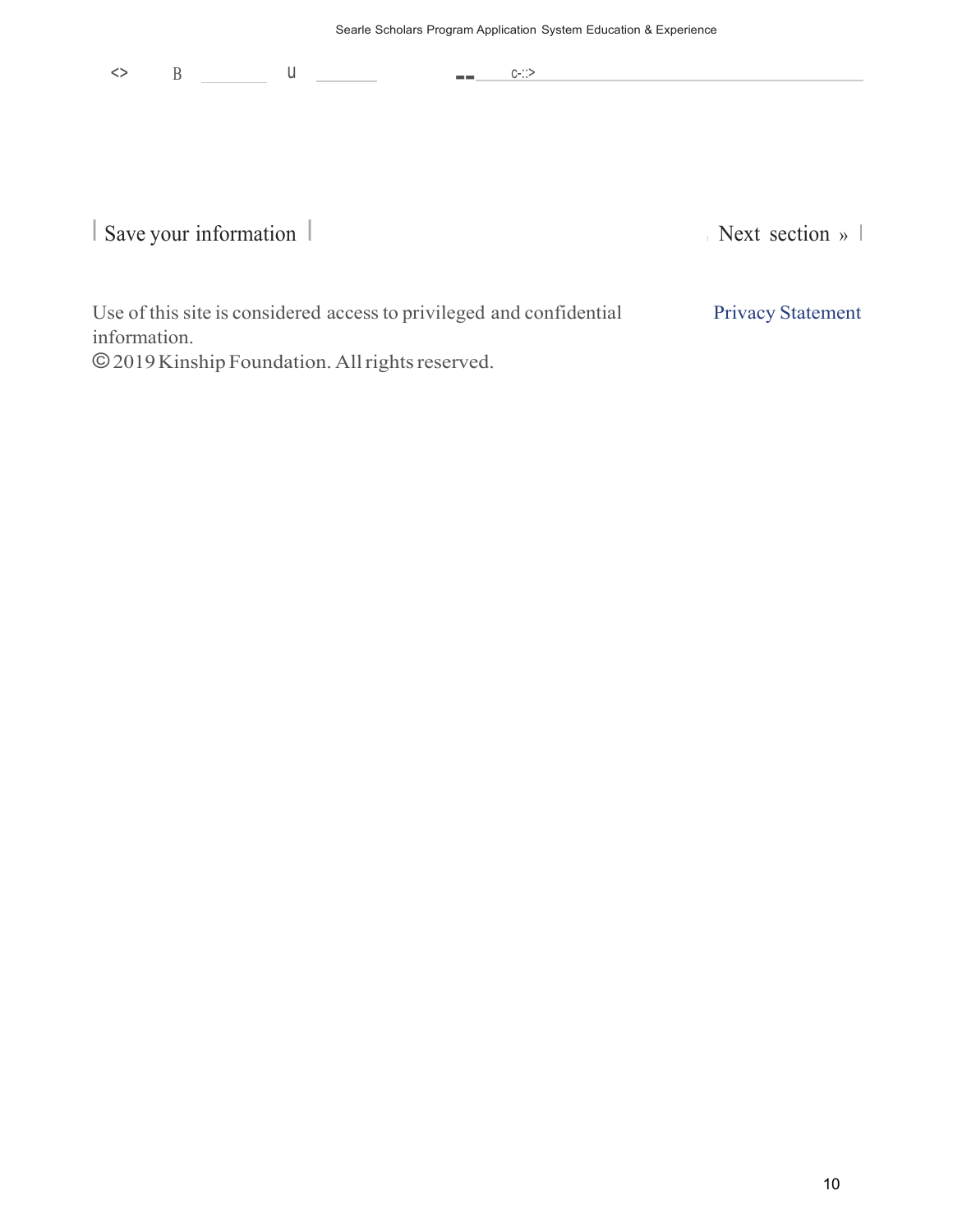

**Publications I** Save your information I

### **List of Published Works**

List all of your authored and published works arranged according to the following career stages: Graduate, Post-Doctoral, Independent Career (if any) (character limit with spaces= 7,600).

 $\left\langle \text{>}\right\rangle$  B U  $\qquad \qquad \text{=}$  C-:>

### **Selected Publications**

Comment on each of the five or fewer published papers from above that you indicated as exemplary of your abilities. Where there are multiple authors, please describe your contribution to the design and execution of the project; the analysis of the results; and the preparation of the manuscript.

#### Publication #1

Title of Publication PubMed URL or PDF

Journal (name, volume, date, pages) Authors

Tell us about this publication. What were the key findings and significance? What was your contribution?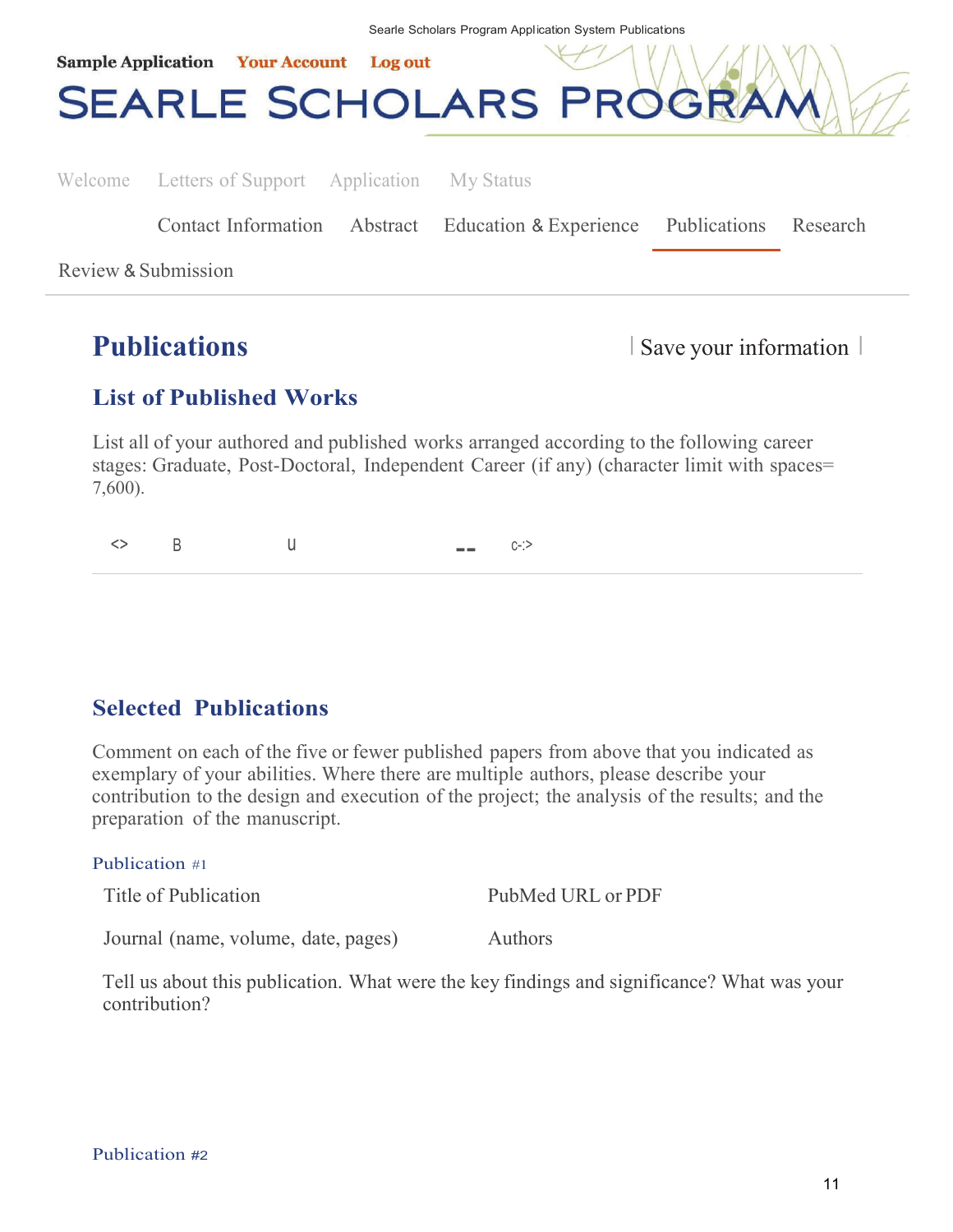Title of Publication

#### PubMed URL or PDF

IJournal {name, volume, date, pages} Authors

Tell us about this publication. What were the key findings and significance? What was your contribution?

#### Publication #3

| Title of Publication                    | PubMed URL or PDF |
|-----------------------------------------|-------------------|
| Journal $\{name, volume, date, pages\}$ | <b>Authors</b>    |

Tell us about this publication. What were the key findings and significance? What was your contribution?

#### Publication #4

| PubMedURLorPDF |
|----------------|
|                |

- IJournal (name, volume, date, pages) Authors
- <sup>I</sup>Tell us about this publication. What were the key findings and significance? What was your contribution?

#### Publication #5

| Title of Publication | PubMed URL or PDF |  |
|----------------------|-------------------|--|
|                      |                   |  |

- IJournal (name, volume, date, pages) Authors
- Tell us about this publication. What were the key findings and significance? What was your contribution?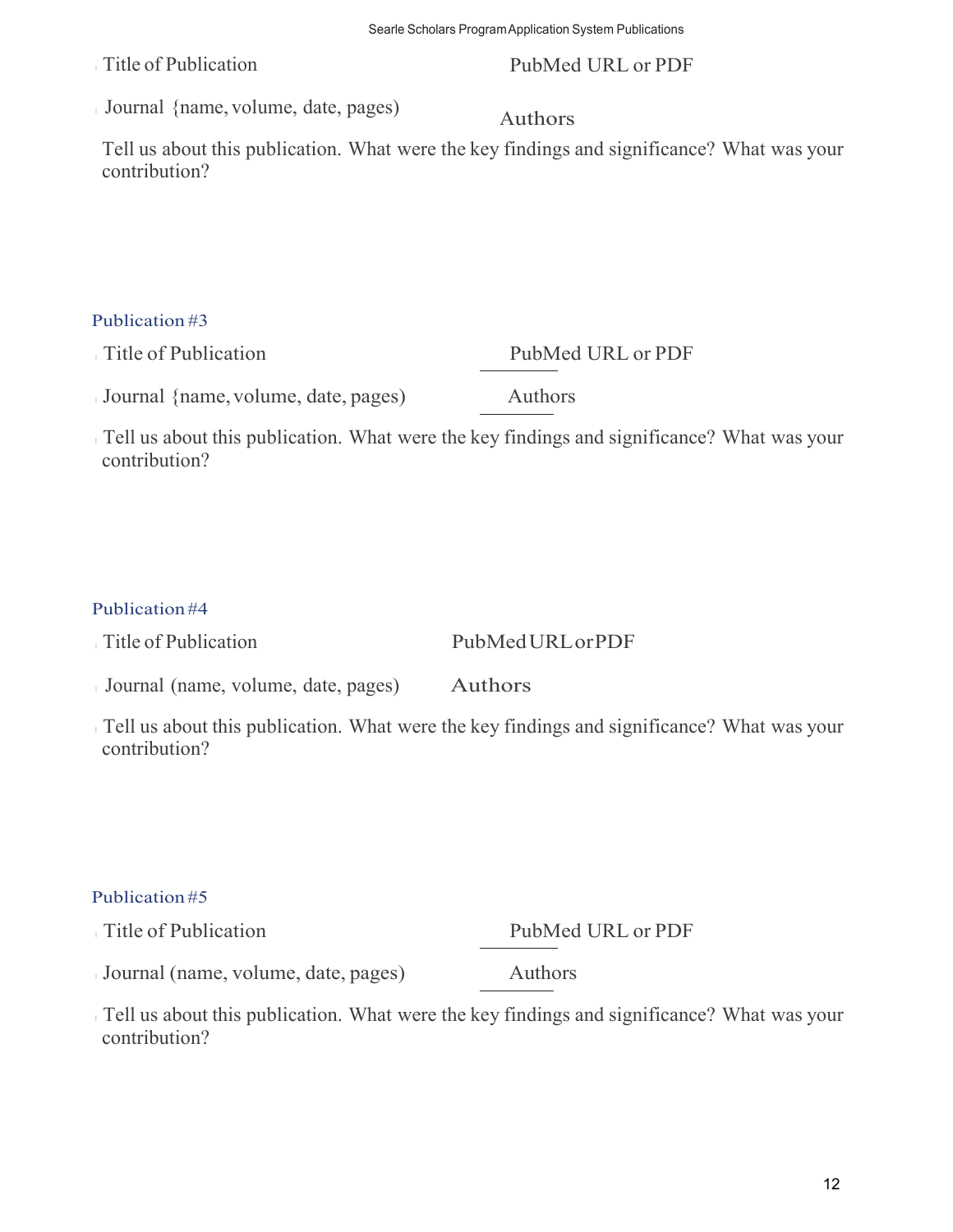## **Listing and Summary of Works Submitted**

For any papers submitted but not yet published, please include the date of submission in your listing and no more than a one-page summary of what was submitted (character limit with  $spaces = 5,000$ .

 $\Leftrightarrow$  B u  $\qquad \qquad \blacksquare$  c-::>

If you have not published any papers in the last two years, please provide a brief explanation of why in the space below (character limit with spaces  $= 750$ ).

 $\Leftrightarrow$  B u  $\Leftrightarrow$  c-::> I Save your information I allows the Save your information I

Use of this site is considered access to privileged and confidential information. © 2019 Kinship Foundation. All rights reserved. Privacy Statement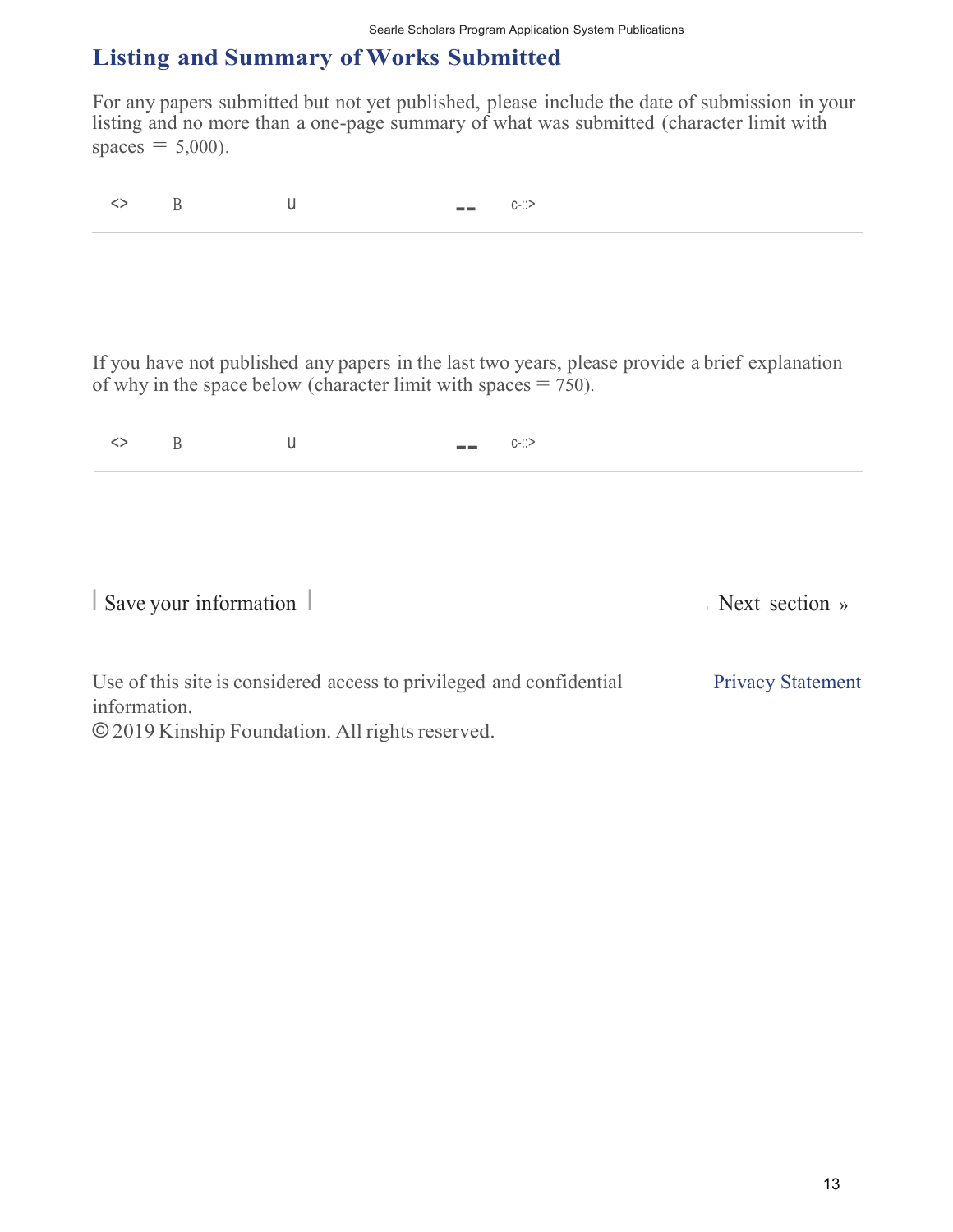Sample Application Your Account Log out



Welcome Letters of Support Application My Status

Contact Information Abstract Education & Experience Publications Research

Review & Submission

**Research** I Save your information I

### **Anticipated Activities during Award Period**

(percent of effort out of 100%)

|                        | Research | <b>Teaching</b> | Other             | <b>If</b> other, please specify |
|------------------------|----------|-----------------|-------------------|---------------------------------|
| Year 1 total: $0\%$ 0% |          | $0\%$           | $\omega_{\alpha}$ |                                 |
| Year 2 total: $0\%$ 0% |          | $0\%$           | $0\%$             |                                 |
| Year 3 total: $0\%$ 0% |          | $0\%$           | $0\%$             |                                 |

Each year's effort must total 100%

#### **Other Sources of Support**

(awarded or pending)

List the title, term, amount, sponsor, and relationship to the current proposal. Indicate whether amount covers direct or direct plus indirect costs (character limit with spaces  $=$ 3,500).

*Note: The Searle Scholars Program has no restrictions on the use of.funding from other sources.*

 $\left\langle \text{>}\right\rangle$  B U  $\left\langle \text{=}\right\rangle$  C-:>

### **Facilities Available to Conduct Research**

(i.e. lab location and amenities, character limit with spaces  $= 2,500$ )

 $\Leftrightarrow$  B u  $\qquad \qquad \blacksquare$  c->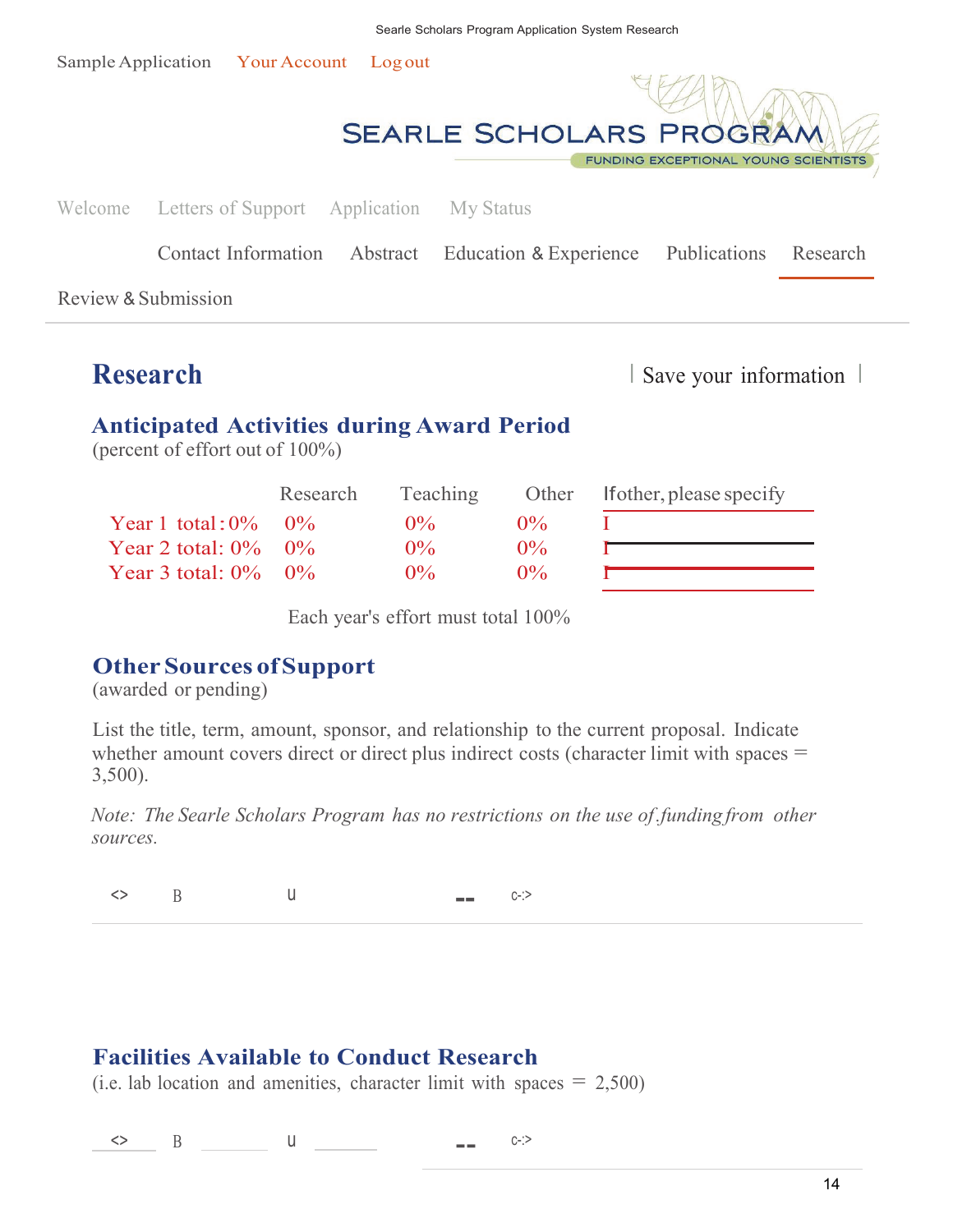### **Research Program**

Provide an overview of the specific areas of research you would like to perform in your laboratory in the next few years. Please explain why this work is particularly novel and important (character limit with spaces  $= 2,500$ ).

<> **B** <sup>u</sup>-- c-:>

### **Research Proposal**

The prime objective of the Searle Scholars Program is to support the career development of early-career scientists with outstanding potential. Part of the assessment of candidates is a review of research that might be undertaken as a Searle Scholar. Describe, in greater detail, a part of the research that you noted in the Research Program are above. The research proposal will be evaluated on the basis of its potential for successful results, evidence of creativity as well as feasibility and clarity of thought . The proposal may overlap research for which other funds outside of the Searle Scholars Program are available or are being sought. Funds awarded by the Searle Scholars Program are not intended to replace grants or awards obtained from another funding source but may be used to supplement ongoing research. Please insert figures as necessary within your proposal.

Your proposal, including inserted figures, should **total to no more than six pages** and be uploaded as a PDF formatted for a page size of 8.5" xu". Note that the file size can be **no larger than 3 MB.**

 $\vert$  Choose File  $\vert$  No file chosen

## **Research Proposal Bibliography**

Please list works referenced in your research proposal (character limit with spaces= 4,000).

<> **B** U --- c-:>

**Career Goals**